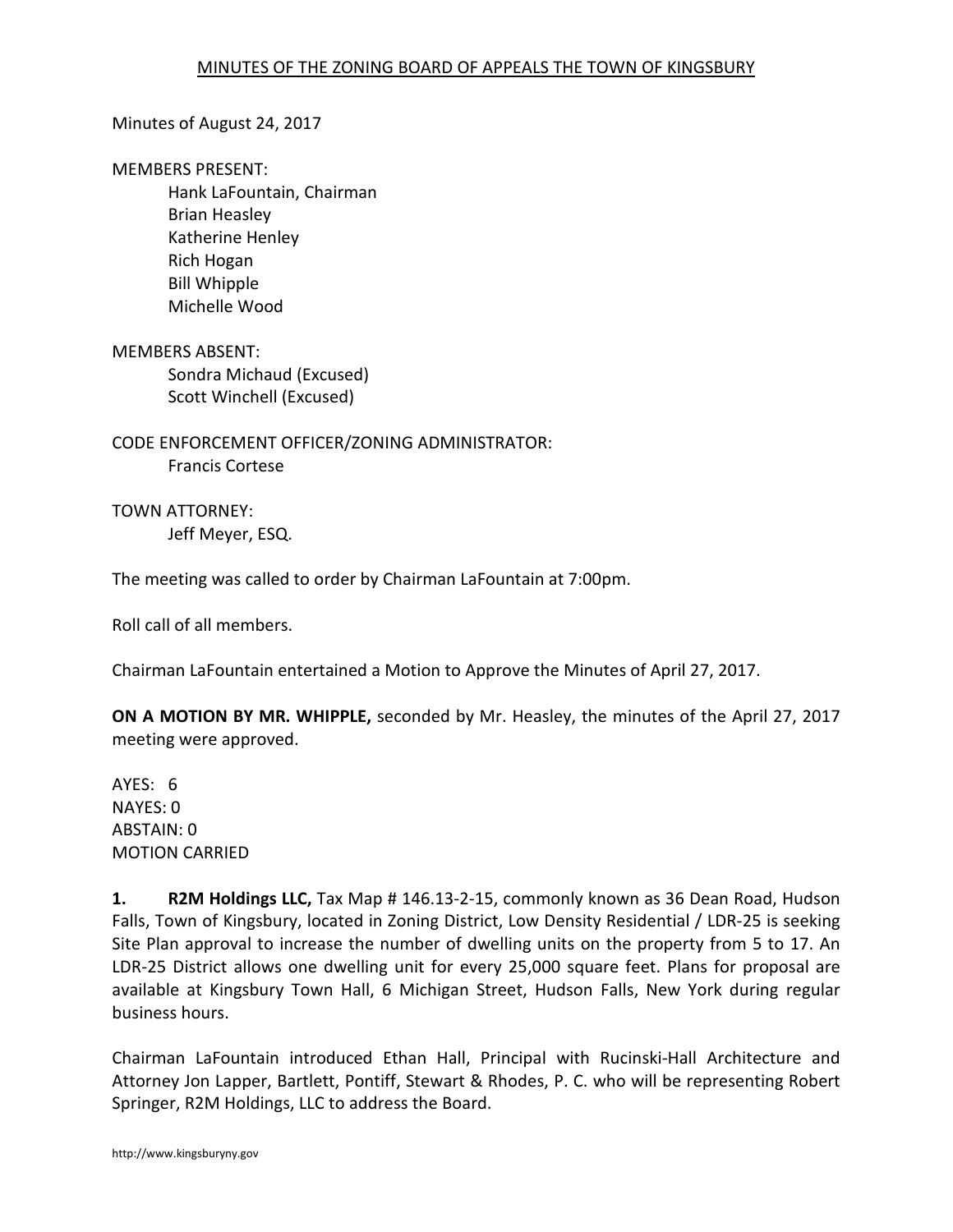Zoning Board of Appeals August 24, 2017 Page 2 of 7

Chairman LaFountain opened the Public Hearing.

Attorney Lapper stated he is the Project Attorney for this project and Ethan Hall, Project Architect. Attorney Lapper stated in general they are seeking a density variance. The reason is on both sides of this project are the Schermerhorn Apartments and The Quarry Circle Townhouses that are higher density than the Low Density Residential Zone allows. They stated the LDR is there because there are other constraints in other LDR area's such as high ground water which don't exist on this site. The main reason is the applicant now has sewer. The five units that have been approved will be connected to the pump station across Dean Road. By having the sewer there will not be a need for leach fields, that was originally planned. By having the sewer it creates more land and they feel it is more compatible with the neighborhood because of the other multi-family projects. They also understand and recognize with the single family neighbors this project needs to buffered and that will be done with the landscaping.

Mr. Hall stated when Mr. Springer started Phase I there wasn't any access to sewer. He had proposed 5 units with onsite septic originally. Once this project was started Mr. Springer had discussions with Bill Nikas who owns The Quarry Project LLC. The pumping station is located on his property and is designed to carry all of the development. They have had several meetings with Washington County Sewer District and Mr. Nikas discussing the volume and how it is underutilized due to The Quarry LLC has not been fully developed.

Mr. Nikas has been in the back of his development doing some work and has realized that all of the capacity he set aside for the sewer isn't necessary because he will not be able to develop as much as he thought he could. Mr. Springer and Mr. Nikas have worked out an agreement where Mr. Springer will be able to utilize some of, The Quarry LLC capacity.

They are proposing to build 6 duplexes that are smaller in size than the first two dwellings they built. They will still be 2 stories in height with garages under living space. The townhouses will all be 3 bedroom apartments. Mr. Hall stated they will be maintaining 50 feet between the last building that is there and the first new one and then 50 feet in between each of the new buildings. Mr. Hall stated all setbacks will meet code requirements.

The project will have a private road and not be turned over to the Town to be maintained. Mr. Springer will be taking care of the maintenance for the road.

Mr. Hall stated when the water line does get extended to the end of this project they will be installing another fire hydrant. At this time there is a hydrant on Dean Road and with adding another fire hydrant to have more coverage. All of the units will have sprinkler systems.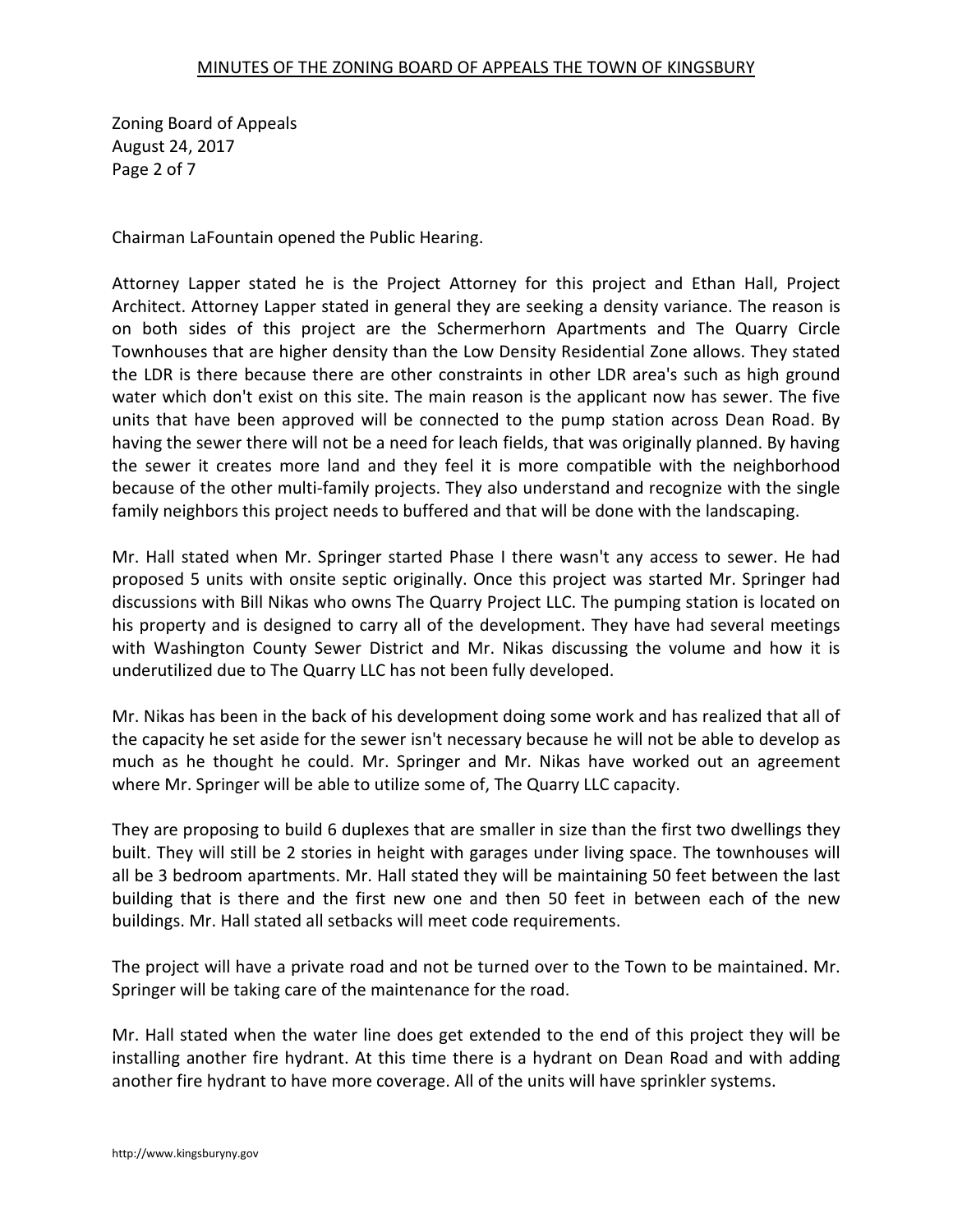Zoning Board of Appeals August 24, 2017 Page 3 of 7

Chairman LaFountain asked for comments from the Board.

Mr. Hogan questioned if the density was already met with the two buildings that are there at this time.

Mr. Hall stated yes, that is correct. One building is a duplex structure and the other building is a triplex. They are proposing six duplex buildings with two units in each building.

Mr. Hogan questioned the approval for the first 2 buildings having septic systems.

Mr. Hall stated at that point there wasn't capacity and Mr. Nikas wasn't interested in giving any additional capacity because he had it all reserved for his development. In the meantime he had started doing some work out in this area and decided for the amount of blasting he would have to do it would be a lot more expensive to run his capacity for sewer out to this area. This area is all rock.

Mr. Hogan questioned if there were any runoffs on this property.

Mr. Hall stated all of the stormwater runs in the grass swales lower area in between each unit. All the rain from this spring went to the back where there is a depression that is put into the ground handles this run off. They would put in smaller swales in between each unit.

Mr. Whipple questioned if they were basements or slabs.

Mr. Hall stated the five existing units are on slabs. The units they are proposing would have a crawl space underneath them so the furnace could be installed there and give the units more floor space. The crawl space would be only 4 feet on depth. When they dug the sewer lines they hit water at about 8 feet. Mr. Hall stated the test pits they did originally were about 7  $\frac{1}{2}$  feet.

Chairman LaFountain stated as he recalled there was a lot of water being pumped from this area in the spring.

Mr. Whipple questioned if Mr. Springer was the same applicant that was before this board with a proposal for a three lot subdivision at this location that was denied. Mr. Whipple questioned if this was the same project.

Mr. Hall stated it is the same property. This is a different proposal at the same location.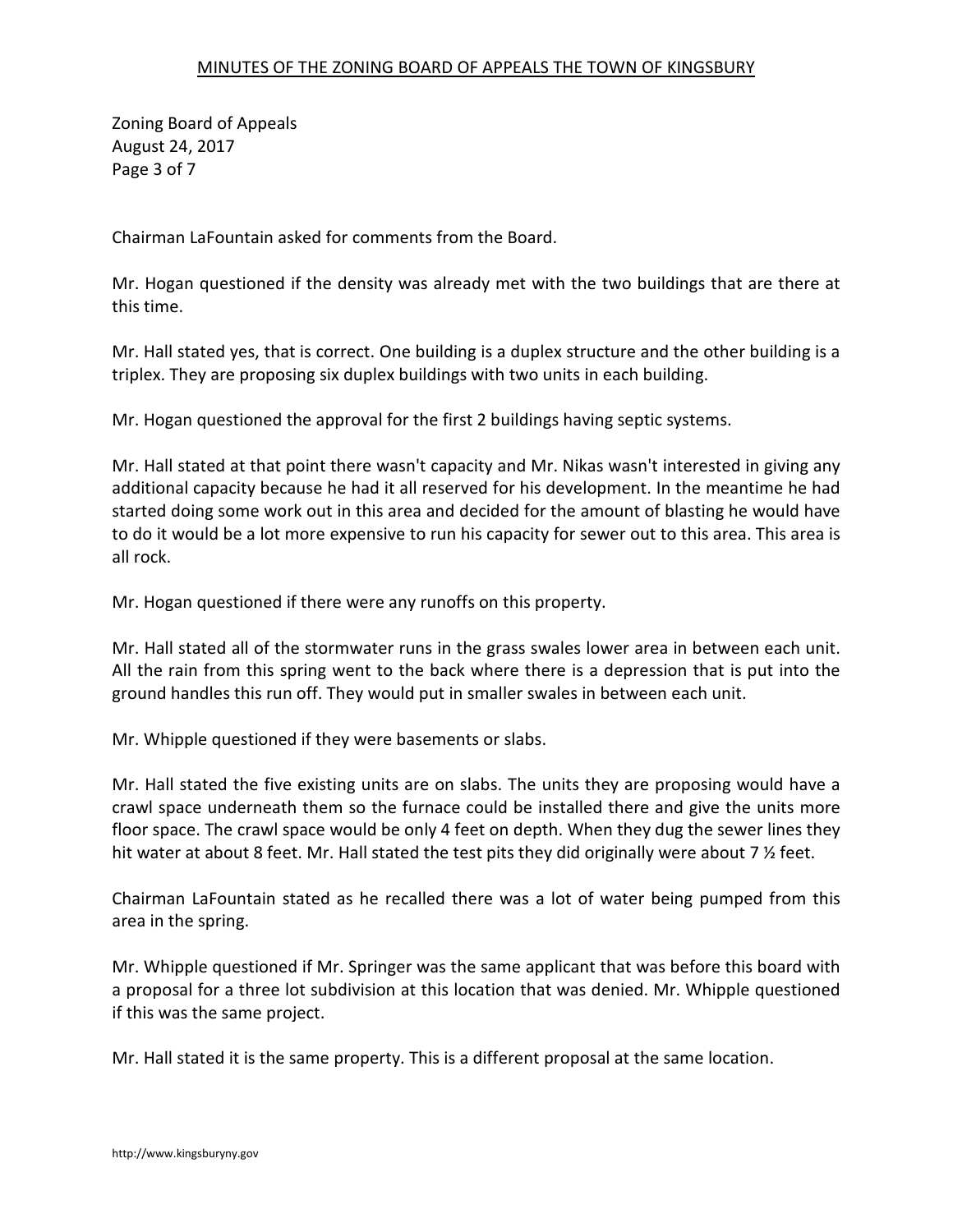Zoning Board of Appeals August 24, 2017 Page 4 of 7

Mr. Whipple stated he used to live in this area and he knows the neighborhood and the back side of property has a water issue. This is his main concern, the neighbors pump to each other. He has lived on the other side of Schermerhorn and the same side as this project. He hasn't lived there in three years so things can change. Mr. Whipple stated he felt this proposal was a large request.

Chairman LaFountain stated the density is 25,000 square feet per unit and you are asking for twelve more units times 25,000. You would have approximately 7500 square feet per unit instead of 25,000 square feet per unit. That is less than a third and you are already nonconforming.

Mr. Hall stated five units are conforming in the LDR-25.

Chairman LaFountain stated you are now asking the Board to go more nonconforming with what you have been already granted.

Mr. Hall stated there was nothing granted, they were allowed five units on the lot. The total lot gives you a total of five units.

Chairman LaFountain stated that is right, the five units give you the maximum allowable for the space there. Now you are asking for instead of 25,000 square foot, you are asking for 7,500 per unit. That is less than a third of the requirement.

Attorney Lapper stated that is correct, now there is sewer available instead of a septic system.

Chairman LaFountain stated the sewer doesn't have anything to do with the density. The density is 25,000 square feet per unit and you are asking for 7,500 square feet per unit.

Attorney Lapper stated that is because when you have sewer available you can afford more density.

Chairman LaFountain stated the availability has nothing to do with the density.

Chairman LaFountain stated with the five units that are there you cannot put any more units in.

Attorney Lapper stated this is why they are here asking for a variance.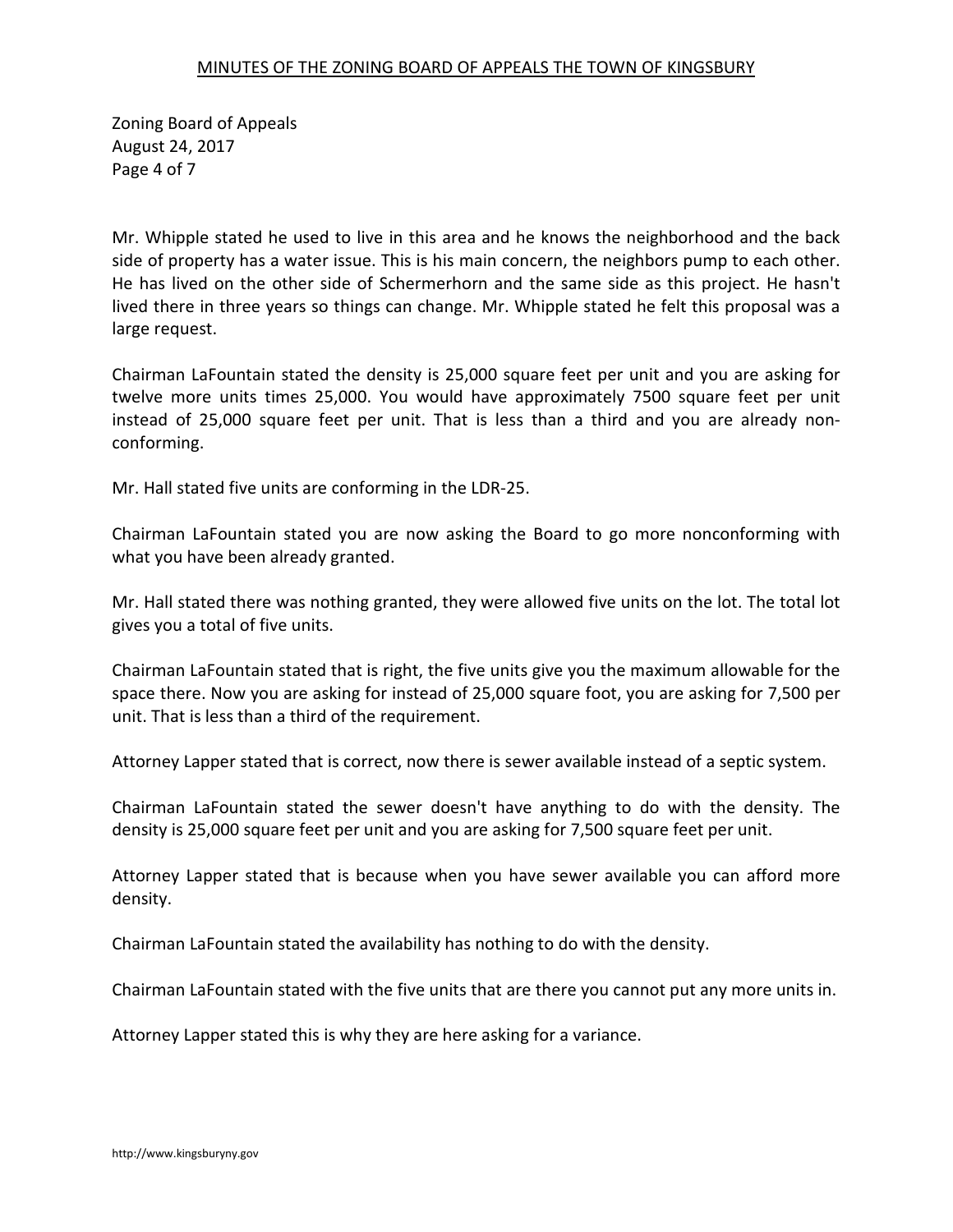Zoning Board of Appeals August 24, 2017 Page 5 of 7

Joan Leahy, 32 Dix Avenue, stated her property boarders this parcel. There is water at this parcel. She is still pumping water from her house. She states she is getting the overflow of water from the property. She doesn't believe she can handle any more water.

Mr. Hogan questioned how close Ms. Leahy is to the property.

Ms. Leahy stated when facing her property she is on the right side of the proposed project.

Chairman LaFountain questioned if the neighbors were using sump pumps and how often do they run.

Dan Atkinson, representing his mother Edna Alexander, 28 Dean Road, stated they have been running.

When they are pumping the water goes into the back field towards Schermerhorn Apartments.

Bonnie Hanna, 40 & 42 Dean Road, stated she lives on the other side of the project. When she was here last the last time Mr. Springer was proposing to build two houses on this lot to sell. The ZBA denied this proposal. Without asking anyone the Board allowed him to put in the two buildings that now are rentable buildings. The Town or whoever said they are trying to cut down on the amount of buildings being so close to each other in the area instead of having buildings on top of each other. She doesn't know what ever happened to that. She feels Mr. Springer's proposal is ridiculous and does not want them there.

Dan Atkinson stated the buildings are so large when compared to the one story homes in this area. He feels this is getting overwhelming.

Ms. Hanna questioned the 25,000 square foot rule.

Chairman LaFountain stated 25,000 square feet is the available space you have to have per unit.

Mr. Atkinson questioned if the residents would be able to hook into the sewer.

Mr. Whipple explained Mr. Nikas bought the sewer for his project and is not being used as of yet. He may someday want to develop the other side. He would have to come back before the board and ask for a variance. Anything can happen at that point.

Mr. Atkinson stated they are paying for water that they are not hooked up to because of Mr. Nikas's project across the street.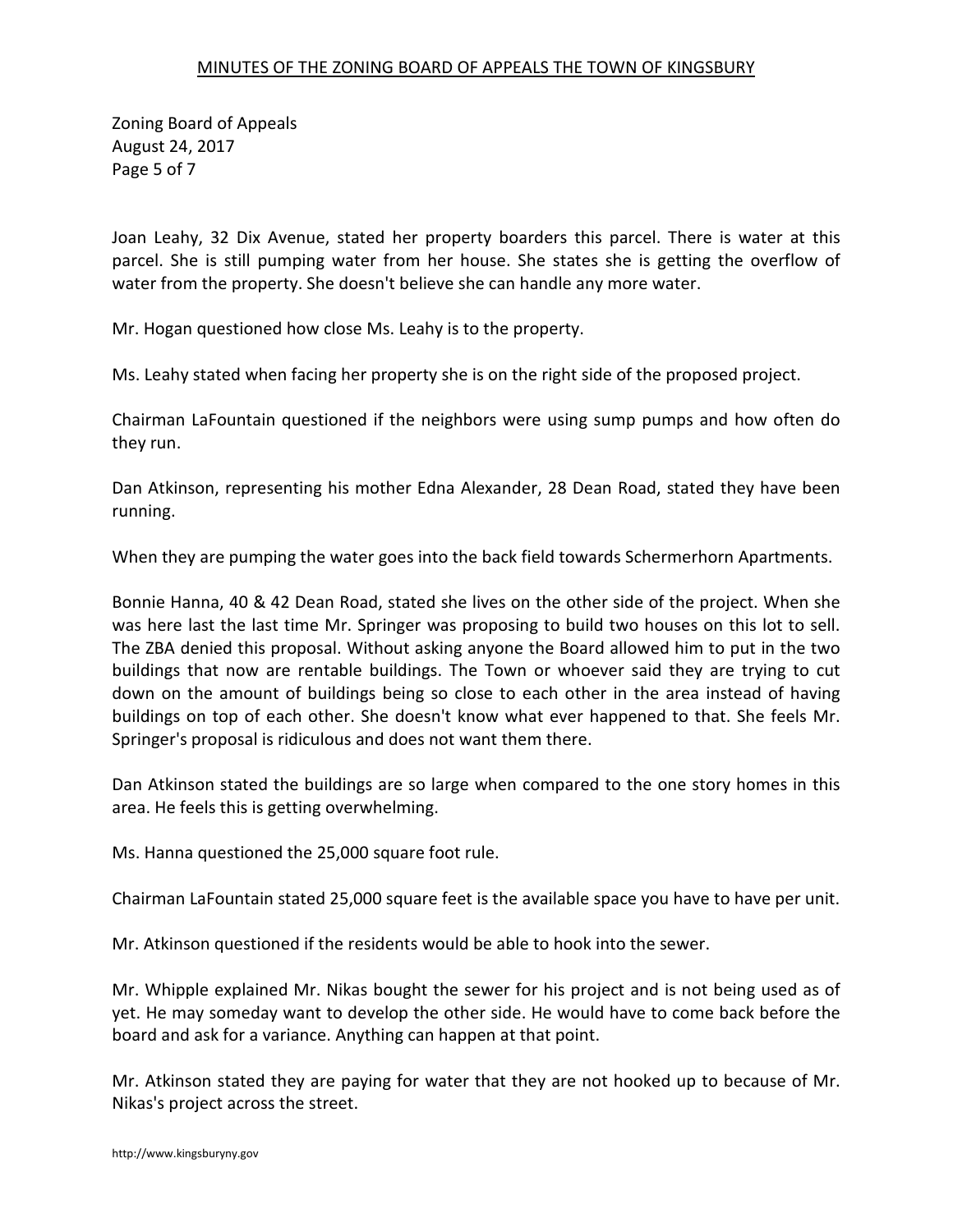Zoning Board of Appeals August 24, 2017 Page 6 of 7

Ms. Leahy stated she does not feel the shrubs will be enough of a buffer.

Attorney Lapper stated after hearing what they have heard, they would like to table this project and study the stormwater and do more soil testing. This way they can have more answers and they will be able to talk to Mr. Springer regarding the density.

Chairman LaFountain closed the Public Hearing.

Attorney Meyer advised to keep the Public Hearing open.

Chairman LaFountain questioned if the Board should act on this proposal tonight.

Ms. Hanna had questions again concerning Mr. Springer's first proposal of building two houses at this location.

Zoning Administrator Mr. Cortese stated on the first proposal Mr. Springer wanted to subdivide the property into three lots. A lot of people came to the meeting and were not in favor of the subdivision. He changed his plan to do a multi dwellings complex. The multi dwellings are an allowed use in this zoning district. Mr. Springer did go to the Planning Board for site plan review and they gave him approval for the units. There would not have been enough road frontage for all lots.

Chairman LaFountain asked for a member to make a motion to table this proposal.

Chairman LaFountain question Attorney Meyer if the Board would approve or deny this proposal at this point.

Attorney Meyer stated essentially you can deny it, approve it or table it. The applicant has asked the Board to table it. Historically the Board has always attempted to work with the applicant.

Chairman LaFountain stated at this point he would like to deny this project.

Mr. Whipple stated if they were to deny it Mr. Springer could come back to the Board with something entirely different.

Chairman LaFountain responded this will still be density and he is already maxed.

Chairman LaFountain entertained a motion to deny, approve or table.